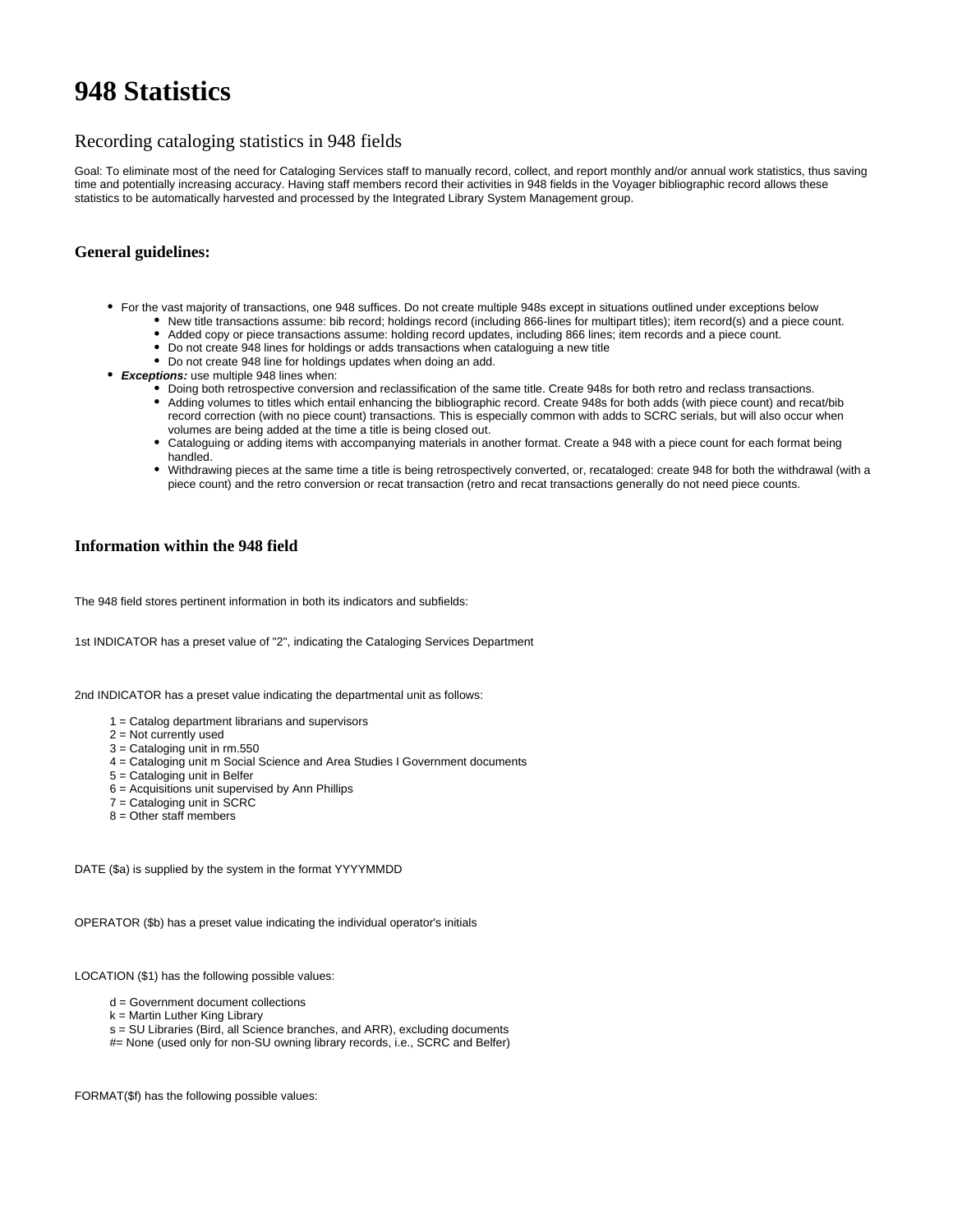- a = Print monograph
- b = Print serial
- c = Direct access computer file
- d = Architectural drawing
- g = Graphic
- k = Kit
- $m = Map$
- n = Microfiche / microcard
- $o =$ Microfilm
- p = Motion picture film
- q= Slide
- $r =$  Sound recording
- s = Score
- $t = Master's$  thesis
- v = Video
- $w =$ Website
- x = Database
- y = Remote electronic monograph  $z =$  Remote electronic serial
- 

TRANSACTION (\$t) has the following possible values:

- a = Adding paid copies / volumes
- b = Adding gift copies / volumes
- g = New gift title cataloging
- h = Holdings / item record correction
- m = Minimal record created
- n = New paid title cataloging
- $o =$  Error correction
- p = Partial withdrawal
- r = Reinstatement
- $t =$ Transfer
- u = URL correction
- w = Withdrawal
- x = Retrospective conversion
- y = Reclassification
- $z =$  Recataloging / bib record correction

REASON FOR WITHRAWAL (\$s) has the following possible values:

- d = duplicate format
- s = selector decision
- $m =$  missing (should be here; we can't find it)
- $1 =$  lost (by patron)
- #= no reason (default)

PIECE COUNT (\$p) has the following possible values:

0= Used for all transactions involving electronic titles and for new periodical titles, unless adding backset volumes at the time of initial cataloguing 1, 2, 3...= Used for non-electronic new titles, adds, transfers, withdrawals, reinstatements

#= Used for non-electronic corrections, recats, reclasses, retros

Two other pieces of record information in the machine-generated reports -- owning library and bibliographic level -- are supplied by Voyager, and thus are not needed in the 948 field.

#### **Adding a 948 field to a record**

The 948 field is added to a bibliographical record through the use of keyboard macros activated by the Macro Express software. Macro Express must remain open for the macros to work in Voyager.

Macros for a number of basic cataloging transactions have already been created and stored in a master file on the departmental G drive. This master file will continue to be updated as departmental functions and specific project needs change. The macros need to be imported onto the staff member's H drive, either individually or en masse.